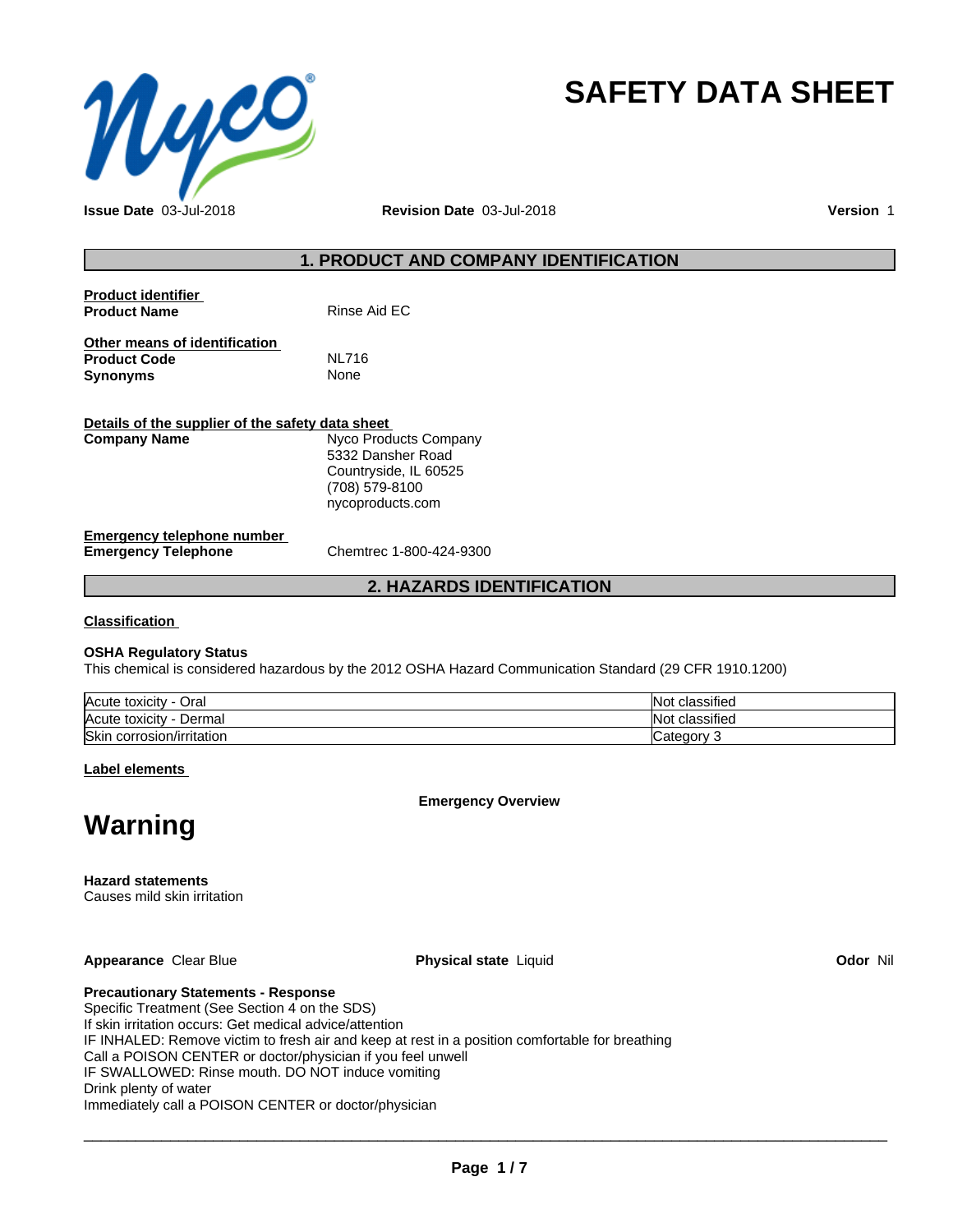#### **Precautionary Statements - Disposal**

Disposal should be in accordance with applicable regional, national and local laws and regulations

#### **Hazards not otherwise classified (HNOC) Other Information**

Unknown Acute Toxicity 0% of the mixture consists of ingredient(s) of unknown toxicity

## **3. COMPOSITION/INFORMATION ON INGREDIENTS**

| Chemical Name          | <b>\S No.</b><br>۰л.<br>. | Weight-% | Trade Secret<br>г. |
|------------------------|---------------------------|----------|--------------------|
| Glvcol<br>Hexvl<br>ene | 107<br>⊸41۔7              |          |                    |

\*The exact percentage (concentration) of composition has been withheld as a trade secret.

|                           | <b>4. FIRST AID MEASURES</b>                                                                                            |
|---------------------------|-------------------------------------------------------------------------------------------------------------------------|
| <b>First aid measures</b> |                                                                                                                         |
| <b>Skin Contact</b>       | Wash off immediately with soap and plenty of water. If skin irritation persists, call a<br>physician.                   |
| Eye contact               | Rinse thoroughly with plenty of water for at least 15 minutes, lifting lower and upper eyelids.<br>Consult a physician. |
| <b>Inhalation</b>         | Remove to fresh air.                                                                                                    |
| Ingestion                 | Clean mouth with water and drink afterwards plenty of water.                                                            |
|                           | Most important symptoms and effects, both acute and delayed                                                             |
| <b>Symptoms</b>           | Any additional important symptoms and effects are described in Section 11: Toxicology<br>Information.                   |
|                           | Indication of any immediate medical attention and special treatment needed                                              |
| Note to physicians        | Treat symptomatically.                                                                                                  |
|                           | <b>5. FIRE-FIGHTING MEASURES</b>                                                                                        |

#### **Suitable extinguishing media**

Use extinguishing measures that are appropriate to local circumstances and the surrounding environment.

**Unsuitable extinguishing media** Caution: Use of water spray when fighting fire may be inefficient.

#### **Specific hazards arising from the chemical**

No Information available.

**Explosion data Sensitivity to Mechanical Impact** None. **Sensitivity to Static Discharge** None.

#### **Protective equipment and precautions for firefighters**

As in any fire, wear self-contained breathing apparatus pressure-demand, MSHA/NIOSH (approved or equivalent) and full protective gear.

## **6. ACCIDENTAL RELEASE MEASURES**

#### **Personal precautions, protective equipment and emergency procedures**

**Personal precautions** Ensure adequate ventilation, especially in confined areas.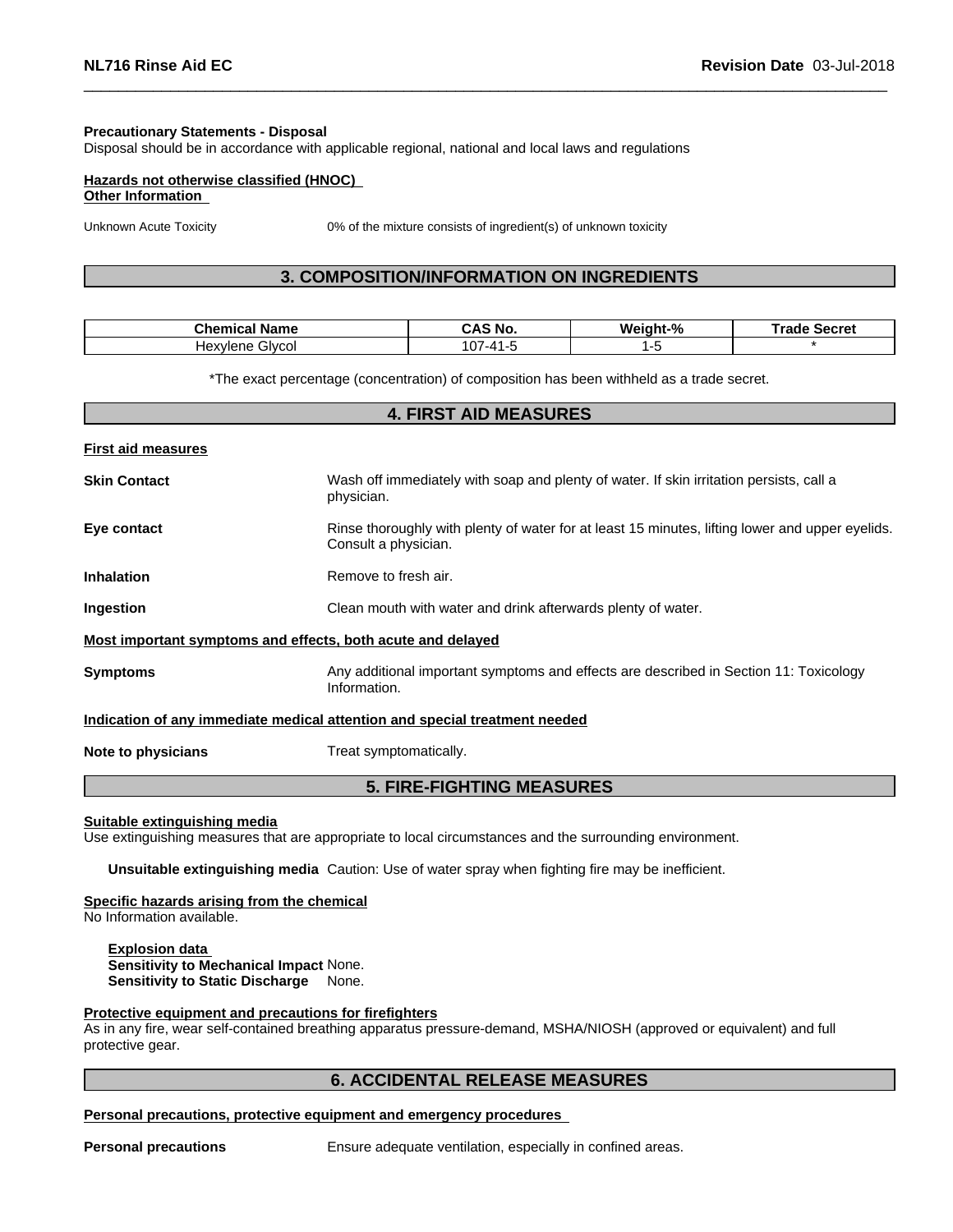## **Environmental precautions Environmental precautions** Do not allow into any storm sewer drains, lakes, streams, ponds, estuaries, oceans or other surface water bodies. Should not be released into the environment. Dispose of according to all local city, state and federal rules and regulations. **Methods and material for containment and cleaning up Methods for containment** Prevent further leakage or spillage if safe to do so. **Methods for cleaning up** Pick up and transfer to properly labeled containers. **7. HANDLING AND STORAGE**

#### **Precautions for safe handling**

**Advice on safe handling** Handle in accordance with good industrial hygiene and safety practice.

#### **Conditions for safe storage, including any incompatibilities**

**Storage Conditions** Keep containers tightly closed in a dry, cool and well-ventilated place.

**Incompatible materials** None known based on information supplied.

## **8. EXPOSURE CONTROLS/PERSONAL PROTECTION**

#### **Control parameters**

## **Exposure Guidelines** .

| <b>Chemical Name</b>        | <b>ACGIH TLV</b>                                                                                                                      | <b>OSHA PEL</b>                                                      | <b>NIOSH IDLH</b>                                |
|-----------------------------|---------------------------------------------------------------------------------------------------------------------------------------|----------------------------------------------------------------------|--------------------------------------------------|
| Hexylene Glycol<br>107-41-5 | STEL: 50 ppm vapor fraction<br>STEL: 10 mg/m <sup>3</sup> inhalable<br>particulate matter, aerosol only<br>TWA: 25 ppm vapor fraction | (vacated) Ceiling: 25 ppm<br>(vacated) Ceiling: $125 \text{ mg/m}^3$ | Ceiling: 25 ppm<br>Ceiling: $125 \text{ mg/m}^3$ |

*NIOSH IDLH Immediately Dangerous to Life or Health*

**Other Information** Vacated limits revoked by the Court of Appeals decision in AFL-CIO v.OSHA, 965 F.2d 962 (11th Cir., 1992).

#### **Appropriate engineering controls**

**Engineering Controls** Showers, Eyewash stations & Ventilation systems.

### **Individual protection measures, such as personal protective equipment**

## **9. PHYSICAL AND CHEMICAL PROPERTIES**

## **Information on basic physical and chemical properties**

| <b>Physical state</b> | Liauid                   |
|-----------------------|--------------------------|
| Appearance            | Clear Blue               |
| Color                 | Blue                     |
| Odor                  | Nil                      |
| <b>Odor threshold</b> | No Information available |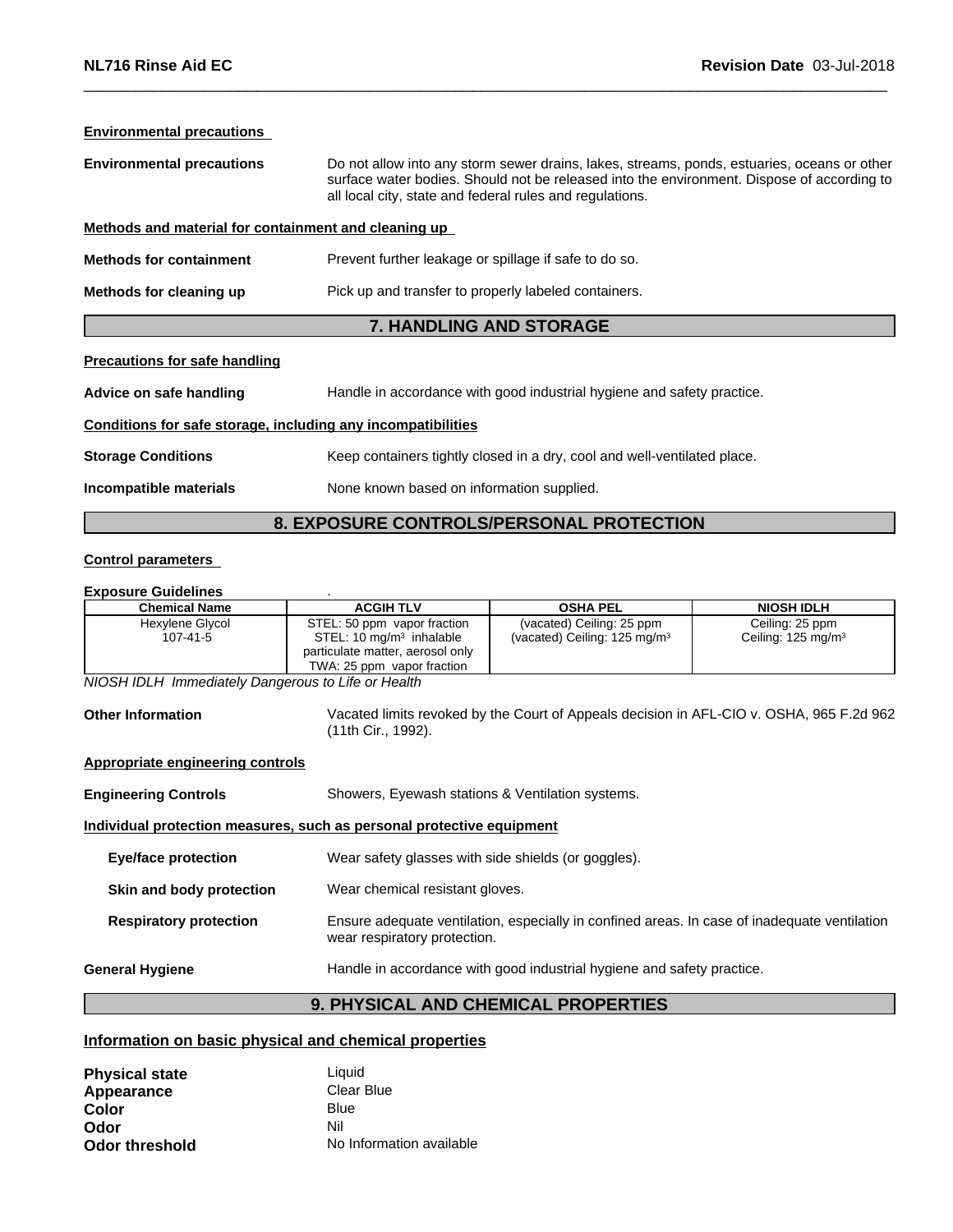| <b>Property</b>                     | <b>Values</b>            | Remarks • Method |
|-------------------------------------|--------------------------|------------------|
| рH                                  | $7.0 - 8.0$              |                  |
| <b>Specific Gravity</b>             | 1.00                     |                  |
| <b>Viscosity</b>                    | $< 25$ cP @ 25°C         |                  |
| <b>Melting point/freezing point</b> | No Information available |                  |
| <b>Flash point</b>                  | None                     |                  |
| Boiling point / boiling range       | 100 °C / 212 °F Degrees  |                  |
| <b>Evaporation rate</b>             | No Information available |                  |
| Flammability (solid, gas)           | No data available        |                  |
| <b>Flammability Limits in Air</b>   |                          |                  |
| <b>Upper flammability limit:</b>    | No Information available |                  |
| Lower flammability limit:           | No Information available |                  |
| Vapor pressure                      | No Information available |                  |
| Vapor density                       | No Information available |                  |
| <b>Water solubility</b>             | Complete                 |                  |
| <b>Partition coefficient</b>        | No Information available |                  |
| <b>Autoignition temperature</b>     | No Information available |                  |
| <b>Decomposition temperature</b>    | No Information available |                  |

## **Other Information**

| <b>Density Lbs/Gal</b> | 8.33 |
|------------------------|------|
| <b>VOC Content (%)</b> |      |

## **10. STABILITY AND REACTIVITY**

## **Reactivity**

No data available

#### **Chemical stability**

Stable under recommended storage conditions.

#### **Possibility of Hazardous Reactions**

None under normal processing.

#### **Conditions to avoid**

Extremes of temperature and direct sunlight.

#### **Incompatible materials**

None known based on information supplied.

#### **Hazardous Decomposition Products**

None known based on information supplied.

## **11. TOXICOLOGICAL INFORMATION**

#### **Information on likely routes of exposure**

#### **Product Information**

| Chemical Name       | Oral LD50                                                        | <b>Dermal LD50</b>                                                                                                         | <b>Inhalation LC50</b> |  |
|---------------------|------------------------------------------------------------------|----------------------------------------------------------------------------------------------------------------------------|------------------------|--|
| Ingestion           | Do not taste or swallow. May cause gastro intestinal irritation. |                                                                                                                            |                        |  |
| <b>Skin Contact</b> |                                                                  | Avoid contact with skin. Causes mild skin irritation.                                                                      |                        |  |
| Eye contact         |                                                                  | Avoid contact with eyes. Contact with eyes may cause irritation.                                                           |                        |  |
| <b>Inhalation</b>   |                                                                  | Avoid breathing vapors or mists. Inhalation of vapors in high concentration may cause<br>irritation of respiratory system. |                        |  |

| IChemical Name                          | Oral LD50                   | Dermal LD50                | <b>Innalation LC50</b>       |
|-----------------------------------------|-----------------------------|----------------------------|------------------------------|
| <b>Glvcor</b><br>Hexylene '<br>107-41-5 | Rat<br>2700<br>= 3700 mg/kg | Rabbit<br>8560<br>J µL/kq. | Rat<br>$-310 \text{ ma/m}^3$ |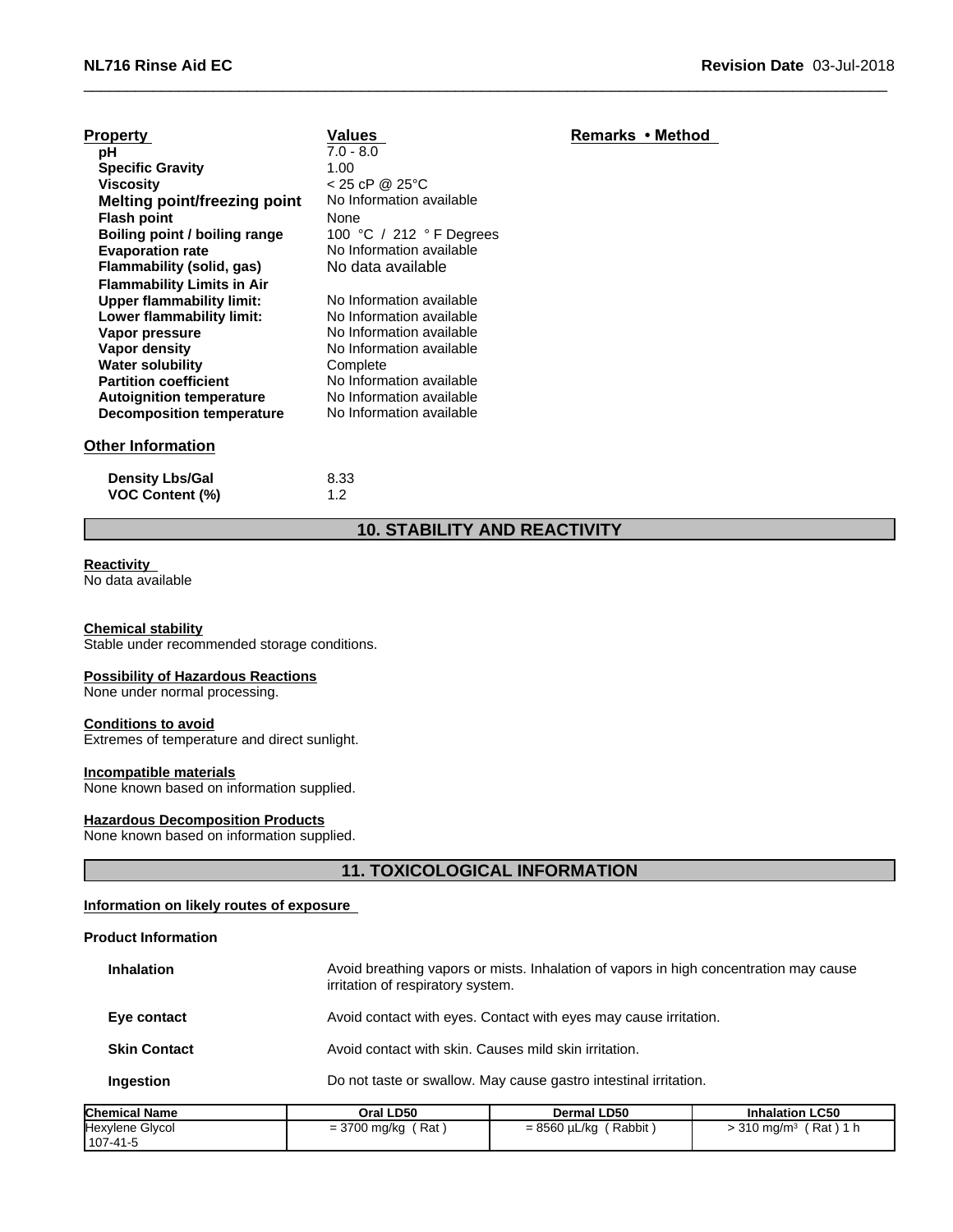| Information on toxicological effects                                                                                                                                                                                                                  |                                                                                                                                                                                                                                                                                                         |  |
|-------------------------------------------------------------------------------------------------------------------------------------------------------------------------------------------------------------------------------------------------------|---------------------------------------------------------------------------------------------------------------------------------------------------------------------------------------------------------------------------------------------------------------------------------------------------------|--|
| <b>Symptoms</b>                                                                                                                                                                                                                                       | No Information available.                                                                                                                                                                                                                                                                               |  |
|                                                                                                                                                                                                                                                       | Delayed and immediate effects as well as chronic effects from short and long-term exposure                                                                                                                                                                                                              |  |
| <b>Irritation</b><br><b>Sensitization</b><br>Germ cell mutagenicity<br>Carcinogenicity<br><b>Reproductive toxicity</b><br><b>STOT - single exposure</b><br><b>STOT - repeated exposure</b><br><b>Target organ effects</b><br><b>Aspiration hazard</b> | <b>MAY CAUSE SKIN IRRITATION.</b><br>No Information available.<br>No Information available.<br>No Information available.<br>No Information available.<br>No Information available.<br>No Information available.<br>Central nervous system, EYES, Respiratory system, Skin.<br>No Information available. |  |
| Numerical measures of toxicity - Product Information                                                                                                                                                                                                  |                                                                                                                                                                                                                                                                                                         |  |
| Unknown Acute Toxicity                                                                                                                                                                                                                                | 0% of the mixture consists of ingredient(s) of unknown toxicity                                                                                                                                                                                                                                         |  |
| The following values are calculated based on chapter 3.1 of the GHS document.<br>ATEmix (oral)<br>6,186.00<br><b>ATEmix (inhalation-dust/mist)</b><br>6.47                                                                                            |                                                                                                                                                                                                                                                                                                         |  |

## **12. ECOLOGICAL INFORMATION**

### **Ecotoxicity**

8% of the mixture consists of components(s) of unknown hazards to the aquatic environment

| <b>Chemical Name</b> | Algae/aguatic plants | Fish                            | Crustacea                       |
|----------------------|----------------------|---------------------------------|---------------------------------|
| Hexylene Glycol      |                      | 10500 - 11000: 96 h Pimephales  | 2700 - 3700: 48 h Daphnia magna |
| 107-41-5             |                      | promelas mg/L LC50 flow-through | mg/L EC50                       |
|                      |                      | 10000: 96 h Lepomis macrochirus |                                 |
|                      |                      | mg/L LC50 static 10700: 96 h    |                                 |
|                      |                      | Pimephales promelas mg/L LC50   |                                 |
|                      |                      | static 8690: 96 h Pimephales    |                                 |
|                      |                      | promelas mg/L LC50 flow-through |                                 |

#### **Persistence and degradability**

No Information available.

#### **Bioaccumulation**

Bioaccumulative potential.

| <b>Chemical Name</b>              | coefficient<br>Partition                                  |
|-----------------------------------|-----------------------------------------------------------|
| Hexylene Glycol<br>$ -$<br>$\sim$ | 50.14<br>$\sim$ $\sim$ $\sim$ $\sim$ $\sim$ $\sim$ $\sim$ |
| 107-41-5                          |                                                           |

**Other adverse effects** No Information available

## **13. DISPOSAL CONSIDERATIONS**

#### **Waste treatment methods**

| Disposal of wastes     | Disposal should be in accordance with applicable regional, national and local laws and<br>regulations. |
|------------------------|--------------------------------------------------------------------------------------------------------|
| Contaminated packaging | Do not reuse container.                                                                                |

## **14. TRANSPORT INFORMATION**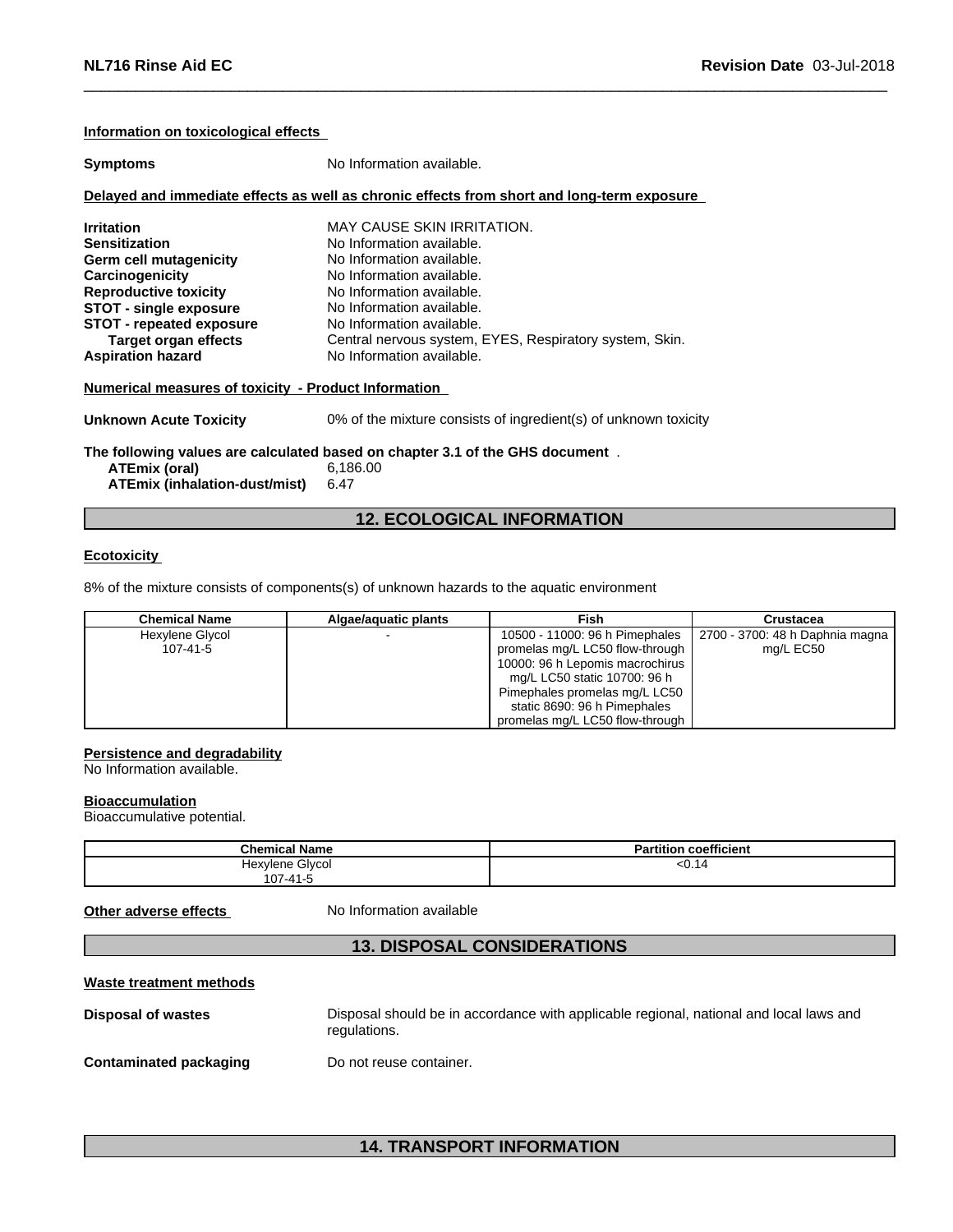The basic description below is specific to the container size. This information is provided for at a glance DOT information. Please refer to the container and/or shipping papers for the appropriate shipping description before tendering this material for shipment. For additional information, please contact the distributor listed in section 1 of this SDS.

**DOT** Not regulated

**TDG** Not regulated

## **15. REGULATORY INFORMATION**

| International Inventories |          |
|---------------------------|----------|
| TSCA                      | Complies |
| <b>DSL/NDSL</b>           | Complies |

#### **Legend:**

 **TSCA** - United States Toxic Substances Control Act Section 8(b) Inventory  **DSL/NDSL** - Canadian Domestic Substances List/Non-Domestic Substances List

#### **US Federal Regulations**

#### **SARA 313**

Section 313 of Title III of the Superfund Amendments and Reauthorization Act of 1986 (SARA). This product does not contain any chemicals which are subject to the reporting requirements of the Act and Title 40 of the Code of Federal Regulations, Part 372

#### **SARA 311/312 Hazard Categories**

| Acute health hazard               | No. |  |
|-----------------------------------|-----|--|
| Chronic Health Hazard             | No. |  |
| Fire hazard                       | N٥  |  |
| Sudden release of pressure hazard | No. |  |
| Reactive Hazard                   | N٥  |  |

#### **CWA** (Clean Water Act)

This product does not contain any substances regulated as pollutants pursuant to the Clean Water Act (40 CFR 122.21 and 40 CFR 122.42)

#### **CERCLA**

This material, as supplied, does not contain any substances regulated as hazardous substances under the Comprehensive Environmental Response Compensation and Liability Act (CERCLA) (40 CFR 302) or the Superfund Amendments and Reauthorization Act (SARA) (40 CFR 355). There may be specific reporting requirements at the local, regional, or state level pertaining to releases of this material

#### **US State Regulations**

#### **California Proposition 65**

WARNING: This product can expose you to chemicals including Ethylene Oxide. which is known to the state of California to cause cancer, or birth defects or other reproductive harm. For More Information go to www.P65Warnings.ca.gov.

#### **U.S. State Right-to-Know Regulations**

| <b>Chemical Name</b> | Jersev<br>Alow.<br>. | eachusatts<br>របាប១ចលេ | Pennsylvania |
|----------------------|----------------------|------------------------|--------------|
| Glvcol<br>Hexylene   |                      |                        |              |
| $\sim$               |                      |                        |              |
| $\cdots$<br>.<br>.   |                      |                        |              |

#### **U.S. EPA Label Information**

#### **EPA Pesticide Registration Number** Not Applicable